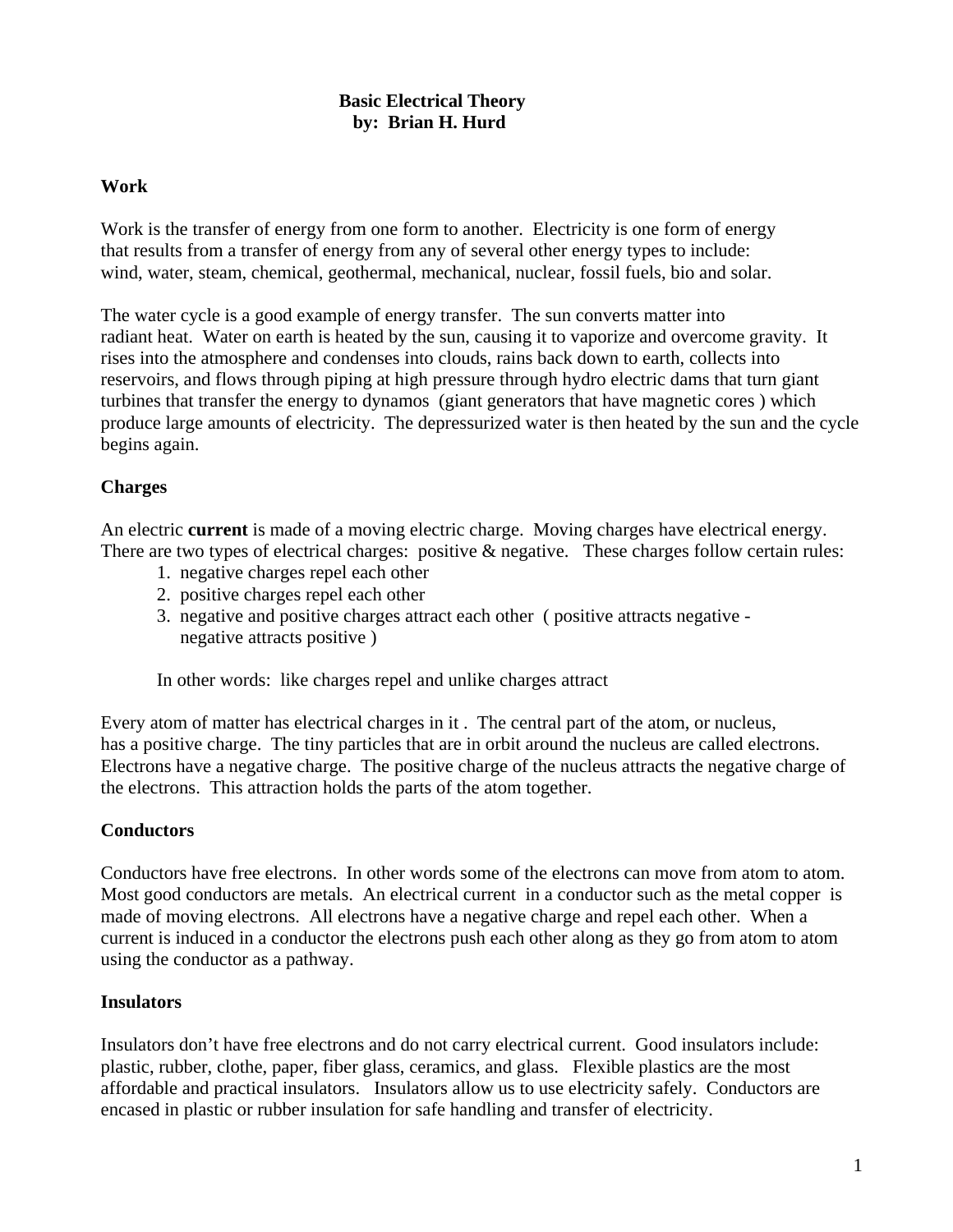## **Current / Amps**

Current is the rate of flow of electrons through a conductor and is measured in **Amperes or Amps.** (The amount of electrical current it takes to burn a 120 watt bulb is approx 1 amp.) Current flows through a conductor much the same as water flows through a pipe. Amps in a conductor would be similar to the measure of gallons per minute of water flowing through a pipe. Different size conductors have different capacities to carry electrical current. Generally, the larger the conductor the greater the capacity.

#### **Electro Motive Force / Volts**

The pressure that pushes electricity through a conductor is measured in **Volts.** Just as water pressure pushes water through a pipe, **elector motive force** pushes electricity through a conductor. The higher the pressure the greater the flow. If it were a water pipe the pressure would be measured in pounds per square inch. ( PSI )

In a wire it is measured in **Volts**. Just as a water valve can shut water off or on,

a switch is used to turn electrical current on or off in a conductor.

#### **Resistance / Ohms**

Every conductor has some resistance to the flow of electrons. This resistance is caused by friction within the conductor. Resistance is measured in **Ohms.** Different conductors have different rates of resistance. Commonly used conductors such as copper and aluminum have low resistance. Tungsten steel has high resistance, so much so that the metal glows a bright yellow white and puts off heat when electricity runs through it. (Tungsten steel is used for the elements in light bulbs.)

#### **Resistance in a conductor is determined by four factors**:

- 1. The type of conductor ( the material it is made of )
	- A good conductor like copper has low resistance.
- 2. The cross section or diameter of the conductor
	- The smaller the diameter of the wire the greater the resistance.
- 3. The length of the conductor
	- The longer the conductor or wire the greater the resistance to the flow of current.
- 4. The surrounding temperature
	- The temperature around the conductor will cause the wire to heat up. This causes less free electrons to safely carry electricity.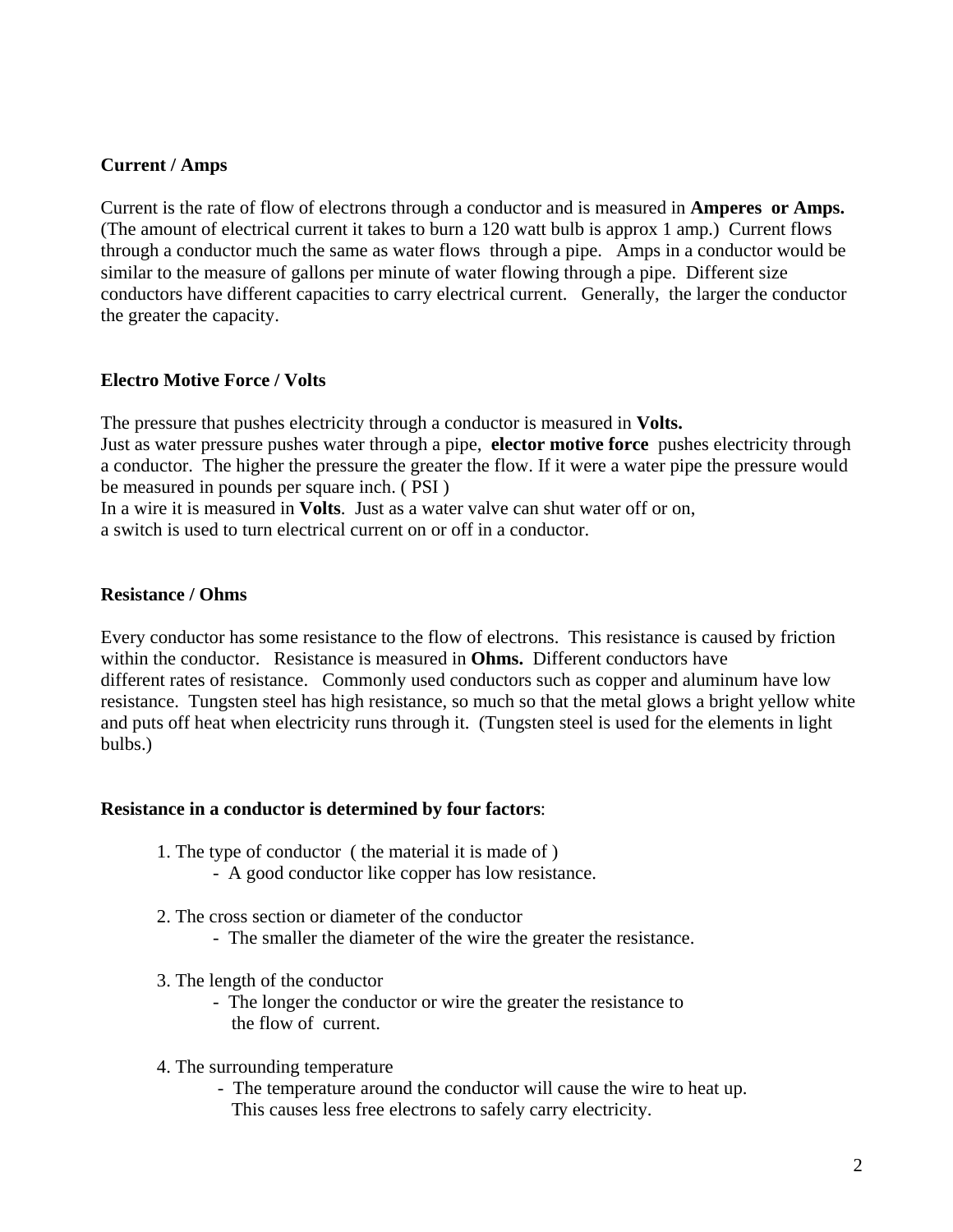#### **Ohms Law**

A German scientist, George Ohm, discovered that there was a direct relationship between Amps, Volts, and Resistance. It is known today as **Ohms Law**:

 $\underline{E} = I$ I - for Amps R or  $I \times R = E$  E - for Volts R - for Resistance:  $or \frac{E}{I} = R$ I

A common way that ohms law is displayed is in a circle like the one below:



Example:

120 v at 15 amps would have how much resistance?  $120v = 8$  ohms 15a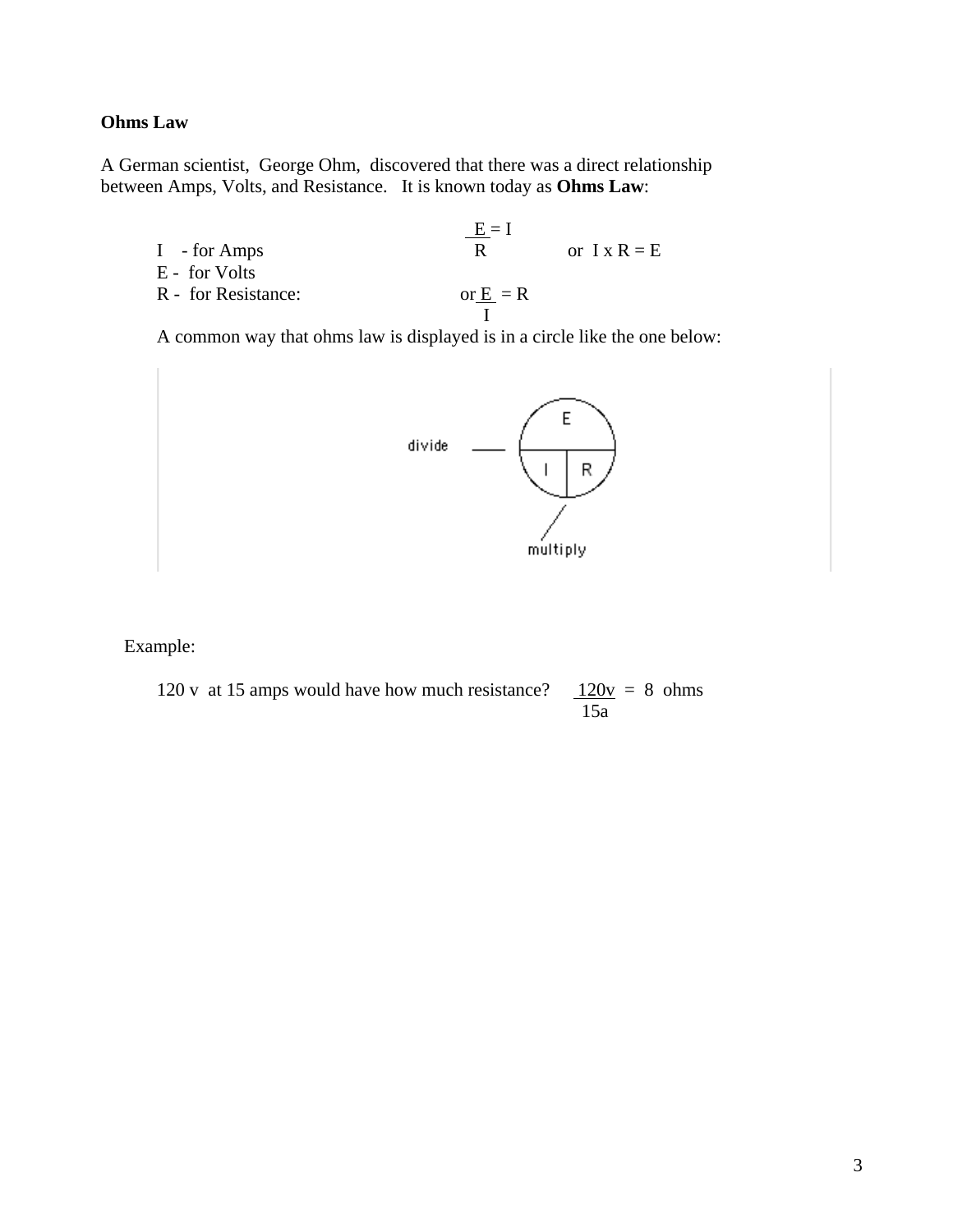## **Simple Circuit**

For electricity to work for us it must be in a circuit. Cars run on roads. Trains run on tracks. Water runs through pipes. The path that electric current flows on is called a **Circuit.**  If the circuit is closed the current flows. If the circuit is open the current stops. (drawing below)

For an electrical circuit to work it needs these 5 things:

- 1. A power source.
	- This could be a battery, a solar cell, or a wall outlet
- 2. An isolated or insulated conductor to carry current.
	- For example, a plastic jacketed copper wire.
- 3. A way to turn the circuit on and off.
- A switch
- 4. A load.
	- A light bulb, radio, etc.
- 5. A conductor to carry the current back to the power source and complete the path of electricity.

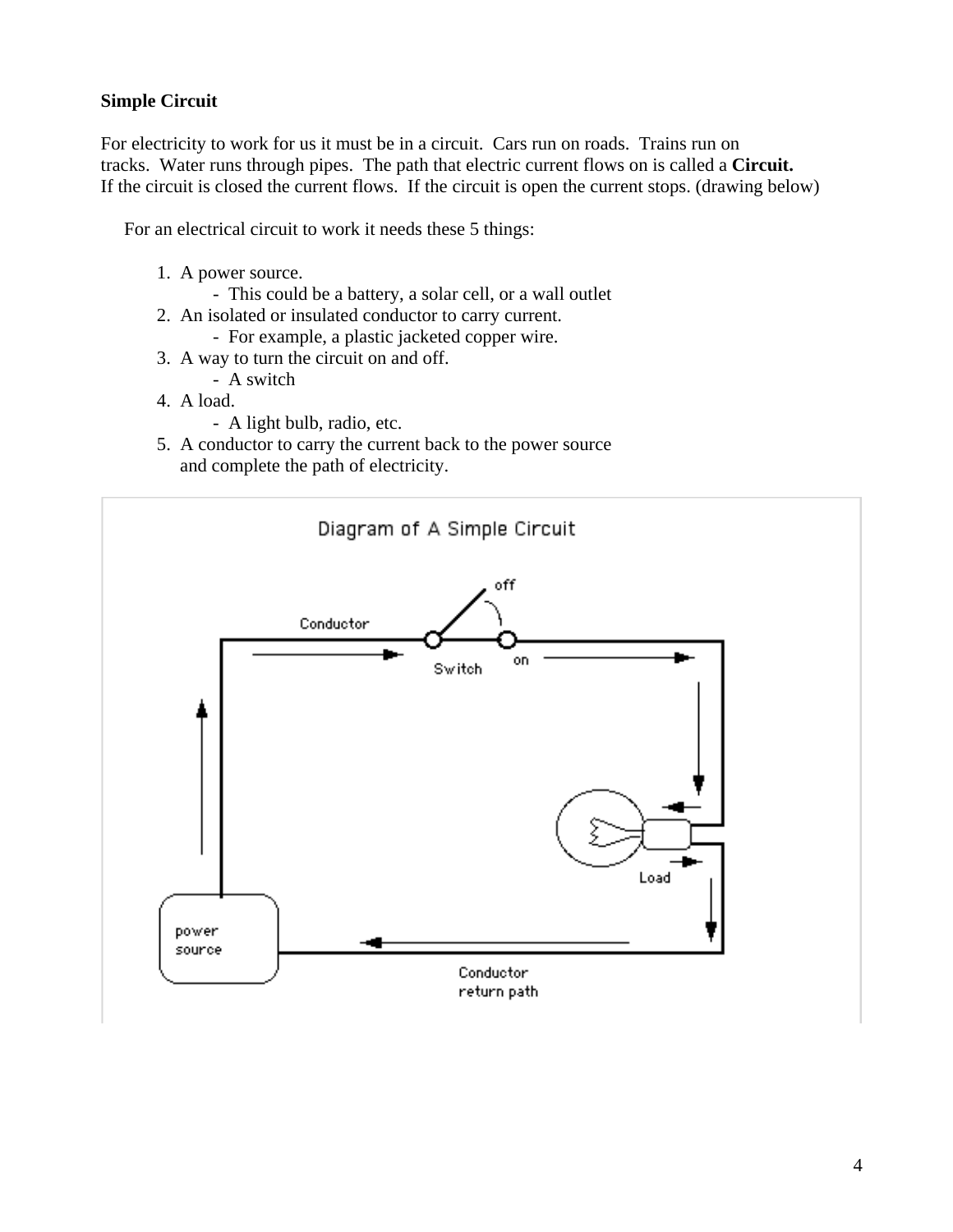#### **Power / Watts**

Power is the time rate in which work is done. When work is being done using electricity power is being expended and electricity is used. The use of electricity is measured in **Watts.**

All appliances and devices take different amounts of energy to operate correctly. For example, a 60 watt light bulb uses 60 watts of electrical energy. A 100 watt bulb uses 40 more watts of energy than a 60 watt bulb. A micro wave oven can use up to 1500 watts of energy. A large electric furnace can use 5,000 to 10,000 watts of energy.

How much energy is a Watt ?

 $740$  watts = 1 horse power

1 horse power  $= 30,000$  foot pounds per minute

We pay for electricity by the kilowatt hour. (a kilo  $= 1000$ ). Electricity use is measured by electrical meters located at every home & building that uses electricity supplied by a power company.

#### **Watts Law**

There is a direct relationship between Amps, Volts, and Watts. This is known as **Watts Law**:

Amps x Volts = Watts

\nor

\n
$$
\frac{\text{Watts}}{\text{Amps}} = \text{Volts}
$$
\nor

\n
$$
\frac{\text{Watts}}{\text{Ot}} = \text{Amps}
$$
\nor

\n
$$
\frac{\text{Watts}}{\text{Volts}} = \text{Amps}
$$

Examples:

- 1. A 250 watt heat lamp on standard 120 volt house current would require how many amps of current?  $250 \text{ w} = 2.08 \text{ amps}$ 120 v
- 2. An electric drill is rated at 5 amps. At 120 volts how many watts of power would the drill use ?

5a  $X$  120 $v = 600$  watts

 Watts Law is very important for calculating loads when laying out or designing electrical circuits for a home or structure.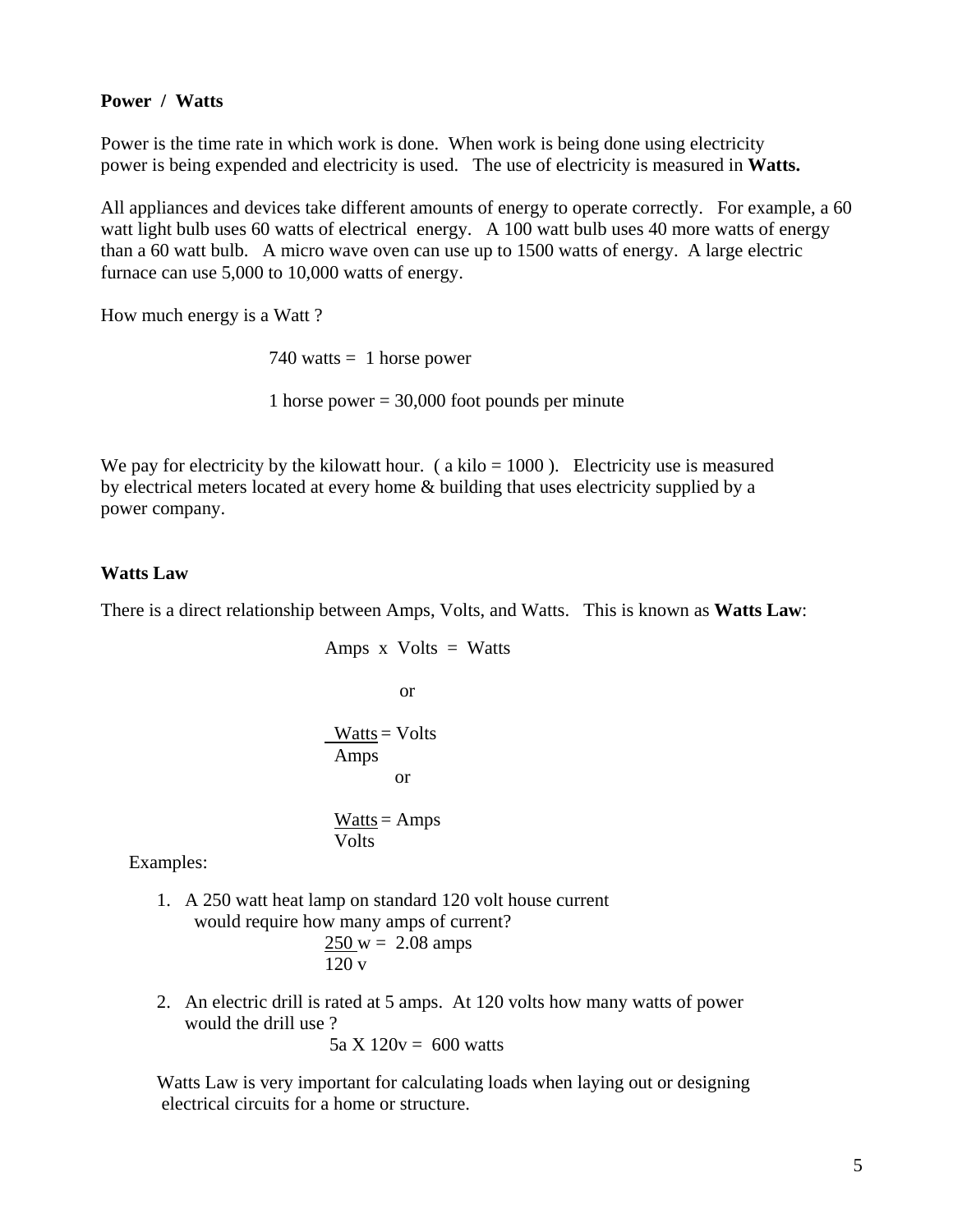## **Types of Current A/C , D/C**

There are two types of electrical current: **Direct Current and Alternating Current**.

 1. Direct current ,or D/C, electricity flows in one direction in a conductor. D/C current usually deals with low voltage.

 Devices in a residence that operate on D/C could include: smoke alarm, thermostats for heat or air, door bells and chimes, landscape lighting, and remote control devices such as garage door openers.

 Batteries, solar cells, and fuel cells all produce direct current. D/C can also be produced by converting alternating current.

- 2. Alternating Current, or A/C, electricity alternates direction of flow 60 times per second. This is called 60 cycle current.
	- Alternating current is used in residential wiring and is used for higher voltage requirements. Most lighting, appliances, and electrical fixtures use A/C.
	- Alternating Current is usually generated at large power plants. Most power plants use water pressure or steam to turn giant turbines that transfer the energy to dynamos (giant generators that have magnetic cores ) which produce alternating current.

#### **Voltage Drop**

Voltage drop occurs in all conductors because of the resistance in conductors caused by friction and heat. (as discussed above on page 2) Some of the free electrons that enable current to flow are occupied by the heat in the conductor. This heat can be caused by the friction within the conductor and/ or by the temperature outside the conductor. In other words, there is more resistance to the flow of electrons in a conductor in a hot attic than there would be in a similar conductor in a cool basement.

## Voltage Drop Chart

2% voltage drop x number of feet - 120 volts (copper conductor at ambient temperature)

| Wire size |     | #14  | #12  | #10  | #8   |
|-----------|-----|------|------|------|------|
| Amps<br>5 | 90' | 140' | 225' | 360' | 570' |
| 10        | 45' | 70'  | 115' | 180' | 285' |
| 15        | 30. | 45'  | 70'  | 120' | 190' |
| 20        |     | 35'  | 55'  | 70'  | 115' |
| 30        |     |      | 35'  | 60'  | 95'  |
| 40        |     |      |      | 45'  | 70'  |
| 50        |     |      |      |      | 55'  |